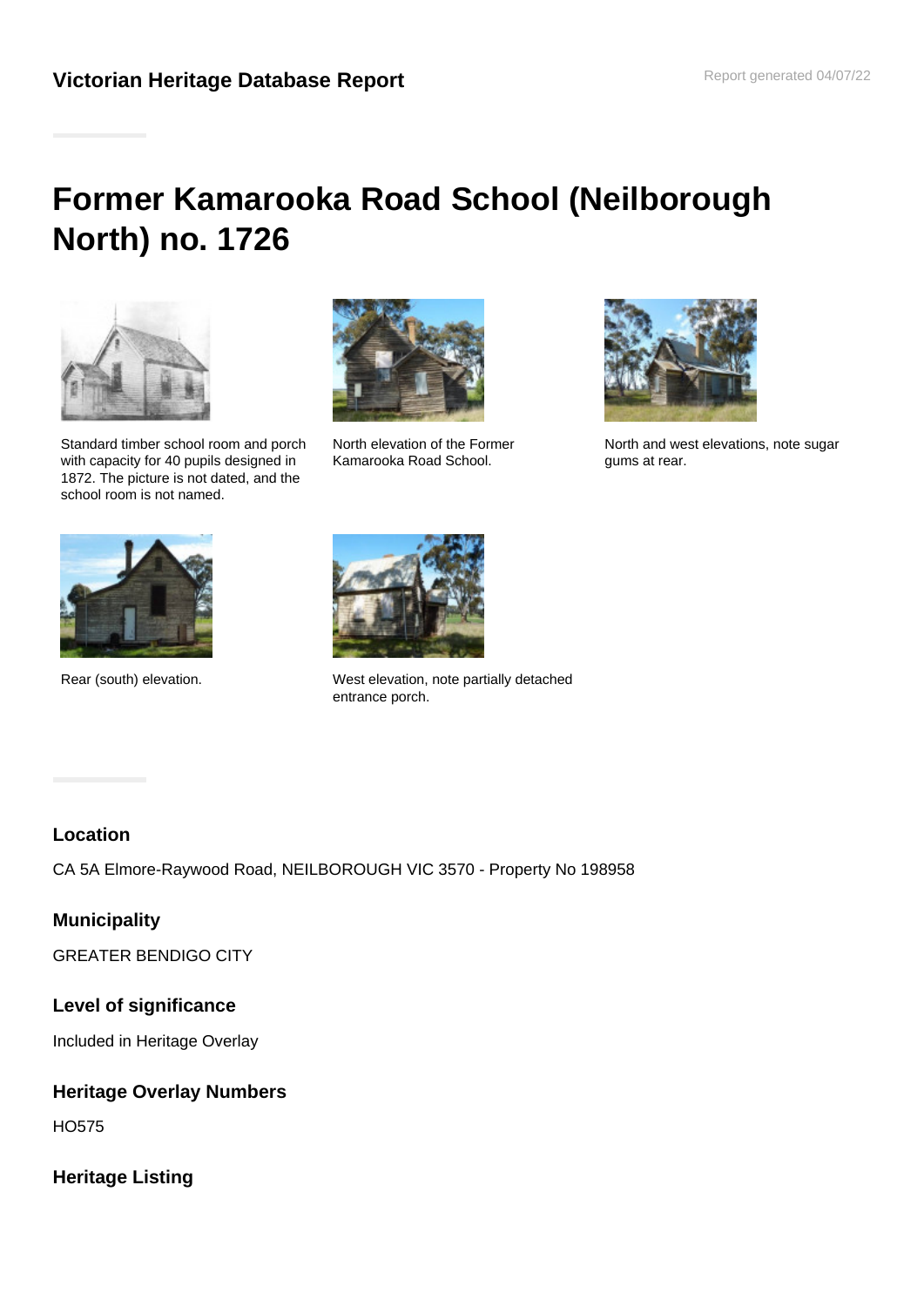### **Statement of Significance**

Last updated on -

What is significant?

The former Kamarooka Road School (Neilborough North School) no. 1726 is a small and simply detailed timber building, and a surviving example of a once common standard school building design drawn up by the Colonial Architects in 1872. It is a remnant of the settlement of Summerfield, an agricultural community established in the 1860s located in open, gently undulating farmland approximately 8km east of Raywood. As well as the singlestorey gabled timber building with attached porch and lean-to quarters, the site includes vestiges of a wind break to the north-east, south-east and south-west boundaries of the reserve. Extant elements include the corbelled brick chimney, gable vents, finials, six-pane sash windows and steeply pitched roof.

How is it significant?

The former Kamarooka Road School is of local historical and aesthetic/architectural significance.

Why is it significant?

The former Kamarooka Road School is historically significant (Criterion A) as the last surviving (former) public building in the settlement of Summerfield, a small isolated farming community once sufficiently large to warrant a school with a capacity for 40 pupils. Summerfield was first settled in the 1860s, and the school finally closed in 1955. Prior to the construction of the Summerfield church, in 1888, (now demolished), church services were also held at the Kamarooka Road School. The former school is also significant (Criterion B) for being a rare surviving example of a standard timber school and basic quarters, with capacity for 40 pupils, dating to the 1870s. The model was drawn up by the Colonial Architects in 1872, and in 1875 alone at least 75 were built across Victoria. No other examples of its type are known to survive in the Bendigo area, although further research is required to confirm this. The former Kamarooka Road School no. 1726 is also of aesthetic/architectural significance (Criterion E). It is a small and simply detailed building, and a surviving example of a once common standard school building design of the 1870s. Although in poor condition, and with some structural problems, the school room, lean-to quarters and porch retain a comparatively high degree of intactness (i.e. have been only minimally modified) to the original design. The building has some picturesque qualities, due to the gabled form and steep roof pitch; and a high degree of visibility from Elmore-Raywood Road where it is seen in an open and informal landscape setting complemented by sugar gums to the east, south and west boundaries of the reserve, vestiges of an early wind break.

#### **Theme**

| 8. Building community life   |                                                                            |
|------------------------------|----------------------------------------------------------------------------|
| Heritage<br>Study/Consultant | Greater Bendigo - Heritage Policy Citations Review, Lovell Chen P/L, 2011; |
| Construction dates           | 1876.                                                                      |
| <b>Hermes Number</b>         | 184954                                                                     |
| <b>Property Number</b>       |                                                                            |

**Physical Description 1**